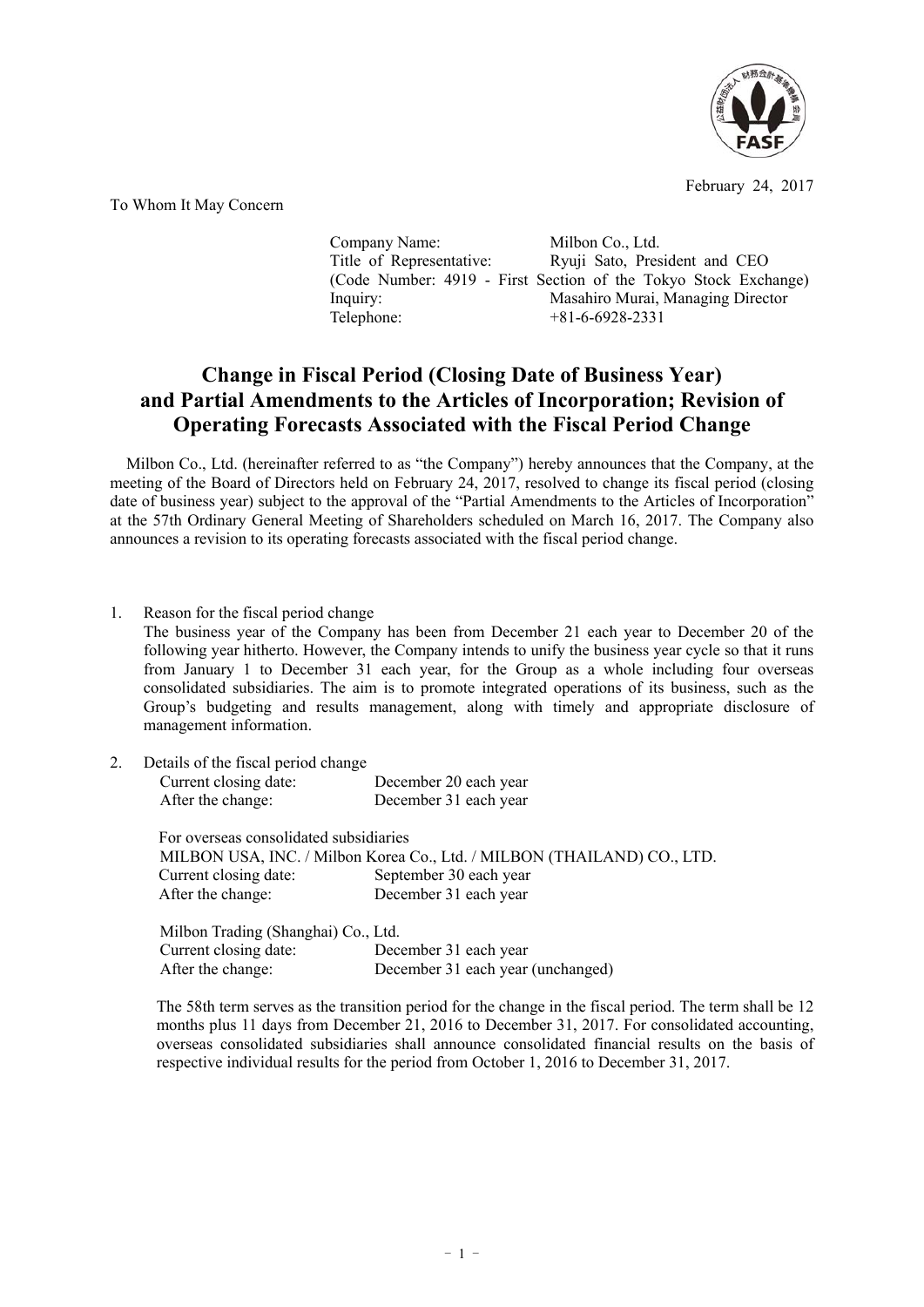3. Details of the partial amendments to the Articles of Incorporation The amendments shall be as follows.

|                                                                                                                                                                                                                                                                                                                                      | (The underlined parts represent the amendments.)                                                                                                                                                                                                                                                                   |  |  |  |
|--------------------------------------------------------------------------------------------------------------------------------------------------------------------------------------------------------------------------------------------------------------------------------------------------------------------------------------|--------------------------------------------------------------------------------------------------------------------------------------------------------------------------------------------------------------------------------------------------------------------------------------------------------------------|--|--|--|
| Current Articles of Incorporation                                                                                                                                                                                                                                                                                                    | <b>Proposed Amendments</b>                                                                                                                                                                                                                                                                                         |  |  |  |
| (Record date)<br>Article 12. Shareholders recorded on the shareholder<br>registry of the Company on December 20 each year shall<br>constitute shareholders of the Company and are entitled<br>to exercise their rights at Ordinary General Meetings of<br>Shareholders.                                                              | (Record date)<br>Article 12. Shareholders recorded on the shareholder<br>registry of the Company on December 31 each year<br>shall constitute shareholders of the Company and are<br>entitled to exercise their rights at Ordinary General<br>Meetings of Shareholders.                                            |  |  |  |
| (Business year)<br>Article 35. The business year of the Company shall be from<br>December 21 each year to December 20 of the following<br>year.                                                                                                                                                                                      | (Business year)<br>Article 35. The business year of the Company shall be<br>from January 1 to December $31$ each year.                                                                                                                                                                                             |  |  |  |
| (Distribution of surplus)<br>Article 36 (Text of the Article omitted)<br>2. Apart from the preceding paragraph, the Company<br>may pay interim dividends to the shareholders or<br>registered pledgees of shares recorded on the<br>shareholder registry on June 20 each year, based on<br>the resolution of the Board of Directors. | (Distribution of surplus)<br>Article 36 (Unchanged)<br>2. Apart from the preceding paragraph, the Company<br>may pay interim dividends to the shareholders or<br>registered pledgees of shares recorded on the<br>shareholder registry on June 30 each year, based on<br>the resolution of the Board of Directors. |  |  |  |
| (Newly established)                                                                                                                                                                                                                                                                                                                  | Supplementary provisions                                                                                                                                                                                                                                                                                           |  |  |  |
| (Newly established)                                                                                                                                                                                                                                                                                                                  | (58th business year)<br>Article 1. Notwithstanding the provisions of Article 35<br>(Business year), the 58th business year shall be from<br>December 21, 2016 to December 31, 2017.                                                                                                                                |  |  |  |
| (Newly established)                                                                                                                                                                                                                                                                                                                  | (Record date for interim dividends for the 58th business<br>year)<br>Article 2. Notwithstanding the provisions of Article 36<br>(Distribution of surplus), Paragraph 2, record date for<br>interim dividends for the 58th business year shall be<br>June 20, 2017.                                                 |  |  |  |
| (Newly established)                                                                                                                                                                                                                                                                                                                  | (Effective period of supplementary provisions)<br>Article 3. These supplementary provisions shall remain in<br>effect until December 31, 2017, and shall be deleted at<br>the end of the same date.                                                                                                                |  |  |  |

## 4. Time schedule

Date of the General Meeting of Shareholders for deliberating the proposal for the amendments to the Articles of Incorporation: Thursday, March 16, 2017 Effective date of the amendments to the Articles of incorporation: Thursday, March 16, 2017